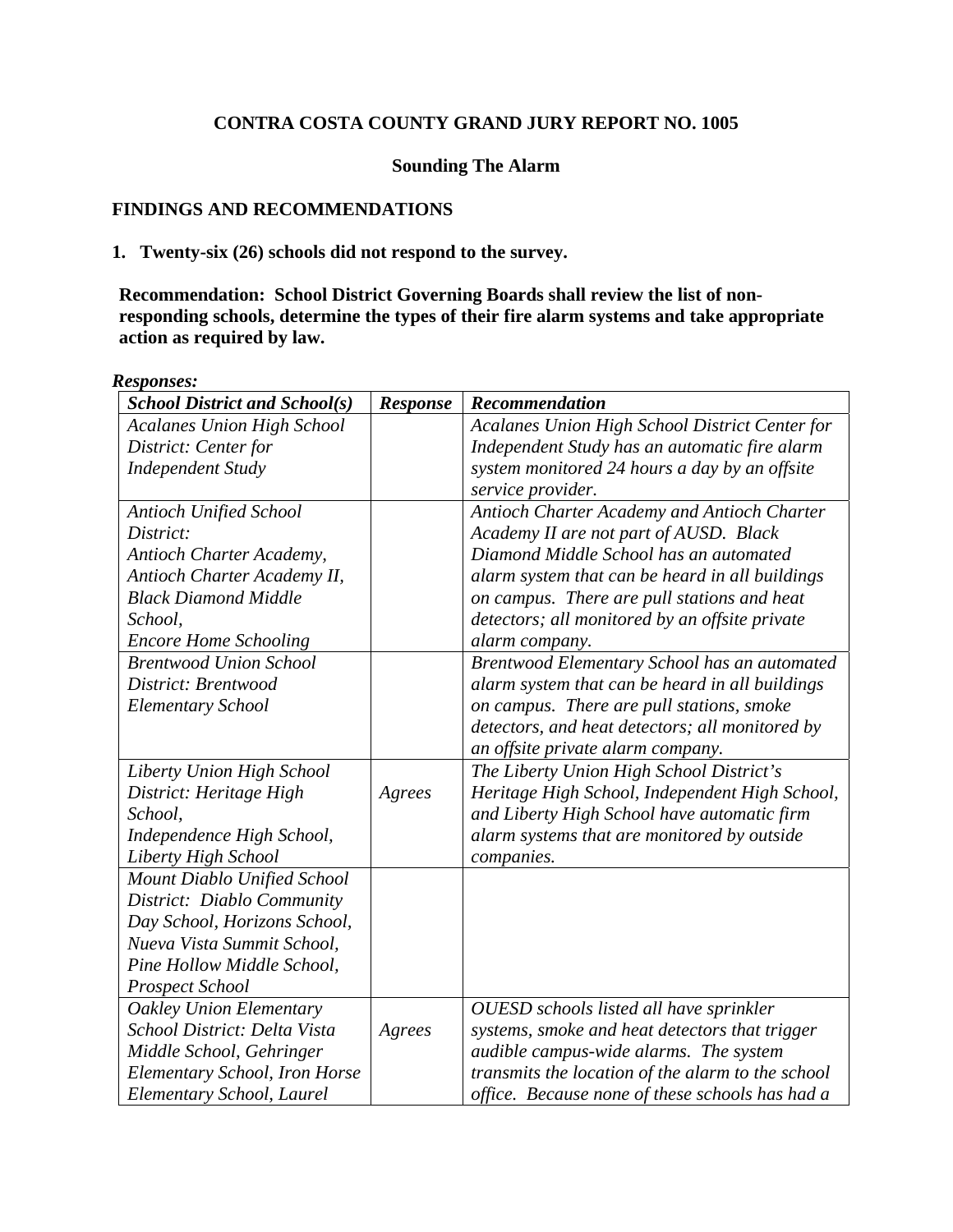| Elementary School, Oakley            |           | construction project in excess of \$200,000 since  |
|--------------------------------------|-----------|----------------------------------------------------|
|                                      |           |                                                    |
| Elementary School, O'Hara            |           | January 1, 2008 they are not required by law to    |
| Park Middle School, Vintage          |           | have offsite monitoring; therefore none of these   |
| Parkway Elementary School            |           | schools have offsite or after hours monitoring.    |
| <b>Walnut Creek School District:</b> |           | All of the district's schools have automatic alarm |
| <b>Indian Valley Elementary</b>      | Agrees    | systems. These systems include fire alarms,        |
| <b>School</b>                        |           | sprinklers and smoke detectors. The system         |
|                                      |           | connects electronically to an offsite monitoring   |
|                                      |           | company and the fire department.                   |
| West Contra Costa Unified            |           | Delta High School no longer exists. Manzanita      |
| School District: Delta High          | Partially | Middle School (a district charter school) is in a  |
| School, Manzanita Middle             | disagrees | facility that is not owned or managed by           |
| School, Middle College High          |           | WCCUSD. Manzanita Middle School's fire             |
| School, West County                  |           | system is currently non-operational and they are   |
| Community High School                |           | in the process of obtaining quotes to install a    |
|                                      |           | new fire alarm system. Middle College High         |
|                                      |           | School is on the Contra Costa College campus       |
|                                      |           | and the rooms used are monitored by the campus     |
|                                      |           | fire alarm system. WCCUSD responded that           |
|                                      |           | West County Community High School is located       |
|                                      |           | in a building not owned by the district; the alarm |
|                                      |           | question was not answered.                         |

**2. Manual Alarm Systems consist of pull stations and smoke detectors that trigger audible alarms on campus. Some manual systems transmit information about the location of the alarm to the school office, while others require school personnel to use phones or intercoms to relay information. A staff member must call "911" to alert authorities to a fire emergency.** 

 *No Response Required* 

**3. Automatic Alarm Systems are fire alarms, sprinklers, and/or smoke detectors that automatically detect a fire and activate a campus-wide alarm. A connection is made electronically to a certified 24-hour supervising station at an offsite private alarm company or to a fire or police department. Some systems provide specific zone details to the offsite station.** 

 *No Response required* 

**4. Of the 236 responding schools, 225 reported having automated systems.** 

 *No response required* 

- **5. Eleven schools reported having manual alarms,** 
	- • **Three plan to upgrade their systems in 2010**
	- • **Three plan to upgrade in 2011**